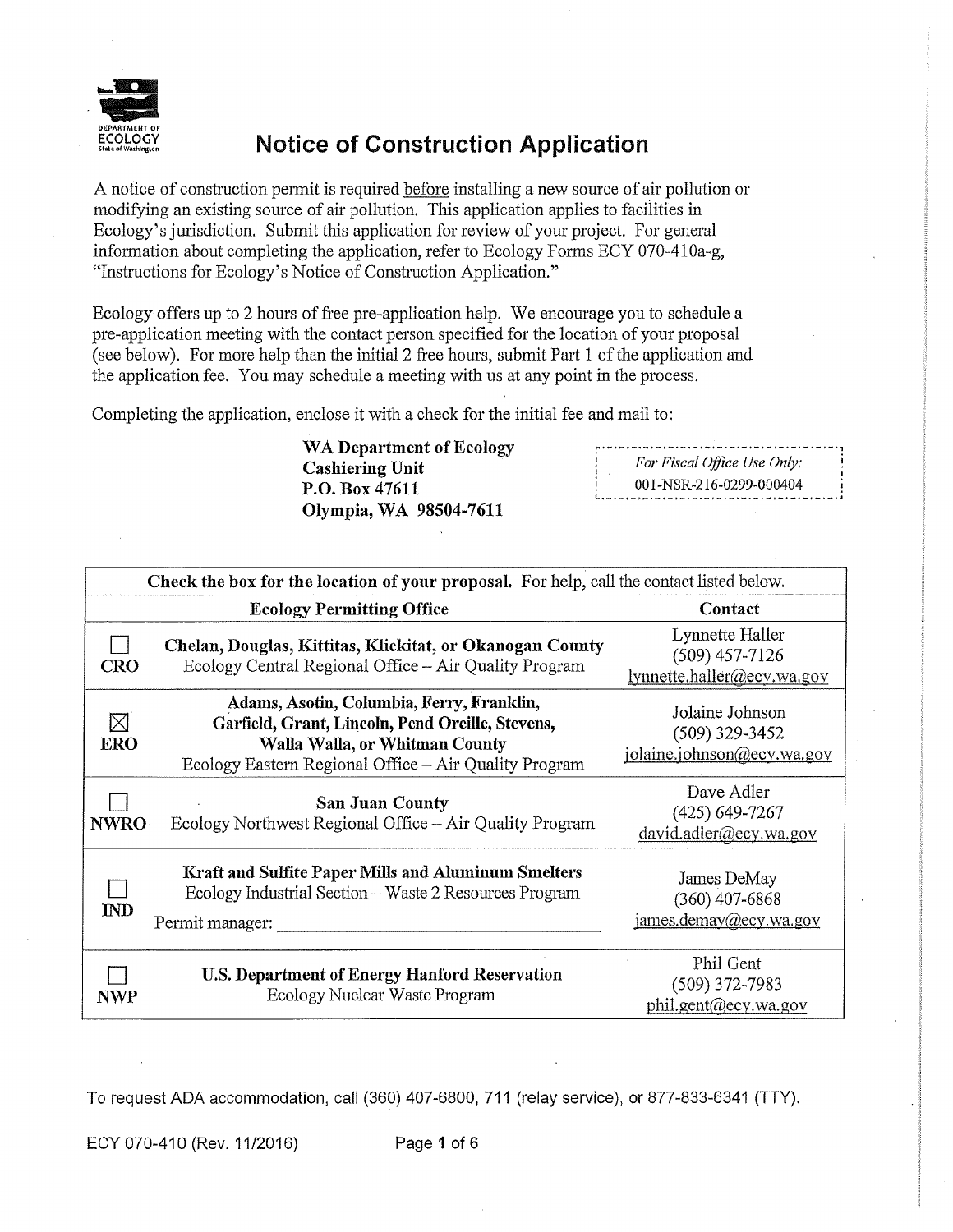

Check the box for the fee that applies to your application.

| New project or equipment |                                                                        |  |  |  |
|--------------------------|------------------------------------------------------------------------|--|--|--|
|                          | \$1,500: Basic project initial fee covers up to 16 hours of review     |  |  |  |
|                          | \$10,000: Complex project initial fee covers up to 106 hours of review |  |  |  |

## **Change to an existing permit or equipment**

| \$200: Administrative or simple change initial fee covers up to 3 hours of review                                                                                                                                     |  |  |
|-----------------------------------------------------------------------------------------------------------------------------------------------------------------------------------------------------------------------|--|--|
| Ecology may determine your change is complex during completeness review of your application. If<br>your project is complex, you must pay the additional \$675 before we will continue working on your<br>application. |  |  |
| \$875: Complex change initial fee covers up to 10 hours of review                                                                                                                                                     |  |  |
| \$350 flat fee: Replace or alter control technology equipment (WAC 173-400-114)                                                                                                                                       |  |  |
| Ecology will contact you if we determine your change belongs in another fee category. You must<br>pay the fee associated with that category before we will continue working on your application.                      |  |  |
|                                                                                                                                                                                                                       |  |  |

| Read each statement, then check the box next to it to acknowledge that you agree. |                                                                                                                                                                                                                                                                                                          |  |  |
|-----------------------------------------------------------------------------------|----------------------------------------------------------------------------------------------------------------------------------------------------------------------------------------------------------------------------------------------------------------------------------------------------------|--|--|
|                                                                                   | The initial fee you submitted may not cover the cost of processing your application. Ecology will<br>track the number of hours spent on your project. If the number of hours Ecology spends exceeds<br>the hours included in your initial fee, Ecology will charge you \$95 per hour for the extra time. |  |  |
|                                                                                   | You must include all information in this application. Ecology may not process your application if it<br>does not include all the information requested.                                                                                                                                                  |  |  |
|                                                                                   | Submittal of this application allows Ecology staff to inspect your facility.                                                                                                                                                                                                                             |  |  |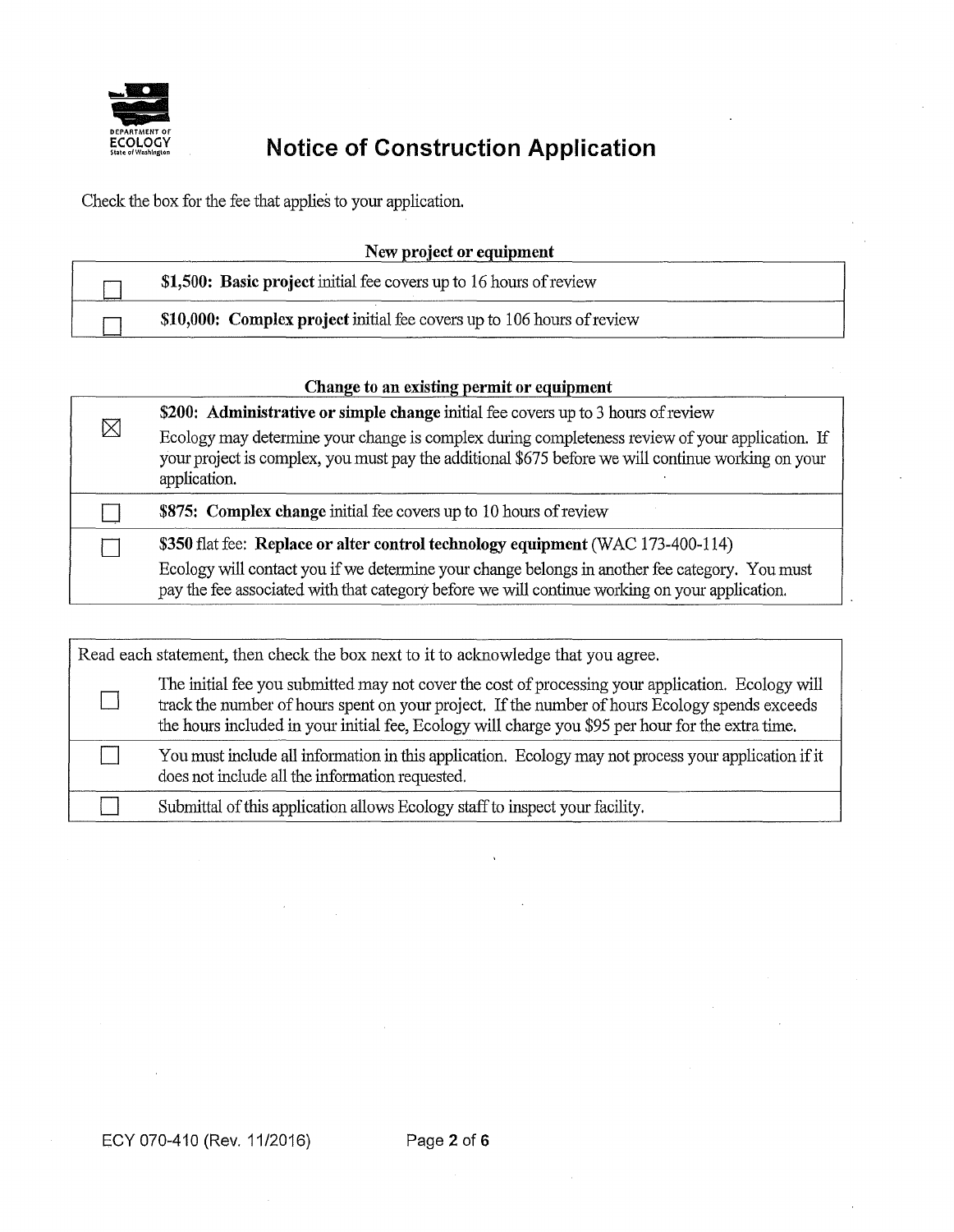

# **state of Washington Notice of Construction Application**

## **Part 1: General Information**

| I. Project, Facility, and Company Information                                                      |                                                                                                                   |  |  |  |  |  |
|----------------------------------------------------------------------------------------------------|-------------------------------------------------------------------------------------------------------------------|--|--|--|--|--|
| 1. Project Name                                                                                    |                                                                                                                   |  |  |  |  |  |
| Modify IVC Approval Order                                                                          |                                                                                                                   |  |  |  |  |  |
| 2. Facility Name                                                                                   |                                                                                                                   |  |  |  |  |  |
| WSU Compost Facility                                                                               |                                                                                                                   |  |  |  |  |  |
| 3. Facility Street Address                                                                         |                                                                                                                   |  |  |  |  |  |
| Dairy Road, Pullman WA 99164                                                                       |                                                                                                                   |  |  |  |  |  |
| 4. Facility Legal Description                                                                      |                                                                                                                   |  |  |  |  |  |
|                                                                                                    | WSU Composting Facility located at the end of Dairy Road on the Washington State University Campus; NW 1/4 of the |  |  |  |  |  |
| SE 1/4 Section 4, Township 14, Range 45                                                            |                                                                                                                   |  |  |  |  |  |
| 5. Company Legal Name (if different than Facility Name)                                            |                                                                                                                   |  |  |  |  |  |
| Washington State University, Environmental Health & Safety                                         |                                                                                                                   |  |  |  |  |  |
| 6. Company Mailing Address (street, city, state, zip)                                              |                                                                                                                   |  |  |  |  |  |
| P.O. Box 641172, Pullman WA 99164-1172                                                             |                                                                                                                   |  |  |  |  |  |
|                                                                                                    |                                                                                                                   |  |  |  |  |  |
| II. Contact Information and Certification                                                          |                                                                                                                   |  |  |  |  |  |
| 1. Facility Contact Name (who will be on-site)                                                     |                                                                                                                   |  |  |  |  |  |
| Rick Finch                                                                                         |                                                                                                                   |  |  |  |  |  |
| 2. Facility Contact Mailing Address (if different than Company Mailing Address)                    |                                                                                                                   |  |  |  |  |  |
| P.O. Box 641101, Pullman WA 99164 - 1101                                                           |                                                                                                                   |  |  |  |  |  |
| 3. Facility Contact Phone Number                                                                   | 4. Facility Contact Email                                                                                         |  |  |  |  |  |
| $(509)$ 335-3288                                                                                   | finchr@wsu.edu                                                                                                    |  |  |  |  |  |
| 5. Billing Contact Name (who should receive billing information)                                   |                                                                                                                   |  |  |  |  |  |
| Rick Finch                                                                                         |                                                                                                                   |  |  |  |  |  |
| 6. Billing Contact Mailing Address (if different than Company Mailing Address)                     |                                                                                                                   |  |  |  |  |  |
| P.O. Box 641101, Pullman WA 99164 - 1101                                                           |                                                                                                                   |  |  |  |  |  |
| 7. Billing Contact Phone Number                                                                    | 8. Billing Contact Email                                                                                          |  |  |  |  |  |
| $(509)$ 335-3288                                                                                   | finchr@wsu.edu                                                                                                    |  |  |  |  |  |
| 9. Consultant Name (optional – if 3rd party hired to complete application)                         |                                                                                                                   |  |  |  |  |  |
| 10. Consultant Organization/Company                                                                |                                                                                                                   |  |  |  |  |  |
|                                                                                                    |                                                                                                                   |  |  |  |  |  |
| 11. Consultant Mailing Address (street, city, state, zip)                                          |                                                                                                                   |  |  |  |  |  |
|                                                                                                    |                                                                                                                   |  |  |  |  |  |
| 12. Consultant Phone Number                                                                        | 13. Consultant Email                                                                                              |  |  |  |  |  |
|                                                                                                    |                                                                                                                   |  |  |  |  |  |
| 14. Responsible Official Name and Title (person responsible for project policy or decision-making) |                                                                                                                   |  |  |  |  |  |
| Dwight Hagihara, Executive Director, Environmental Health & Safety                                 |                                                                                                                   |  |  |  |  |  |
| 15. Responsible Official Mailing Address                                                           |                                                                                                                   |  |  |  |  |  |
| P.O. Box 641172, Pullman WA 99164-1172                                                             |                                                                                                                   |  |  |  |  |  |
| 16. Responsible Official Phone                                                                     | 17. Responsible Official Email                                                                                    |  |  |  |  |  |
| $(509)$ 335-3041                                                                                   | hagihara@wsu.edu                                                                                                  |  |  |  |  |  |
| 18. Responsible Official Certification and Signature                                               |                                                                                                                   |  |  |  |  |  |
| I certify that the information on this application is accurate and complete.                       |                                                                                                                   |  |  |  |  |  |
|                                                                                                    |                                                                                                                   |  |  |  |  |  |
| $\delta$<br>Signature                                                                              | ) 、2、<br>Date                                                                                                     |  |  |  |  |  |
|                                                                                                    |                                                                                                                   |  |  |  |  |  |

uleananaana<br>I

I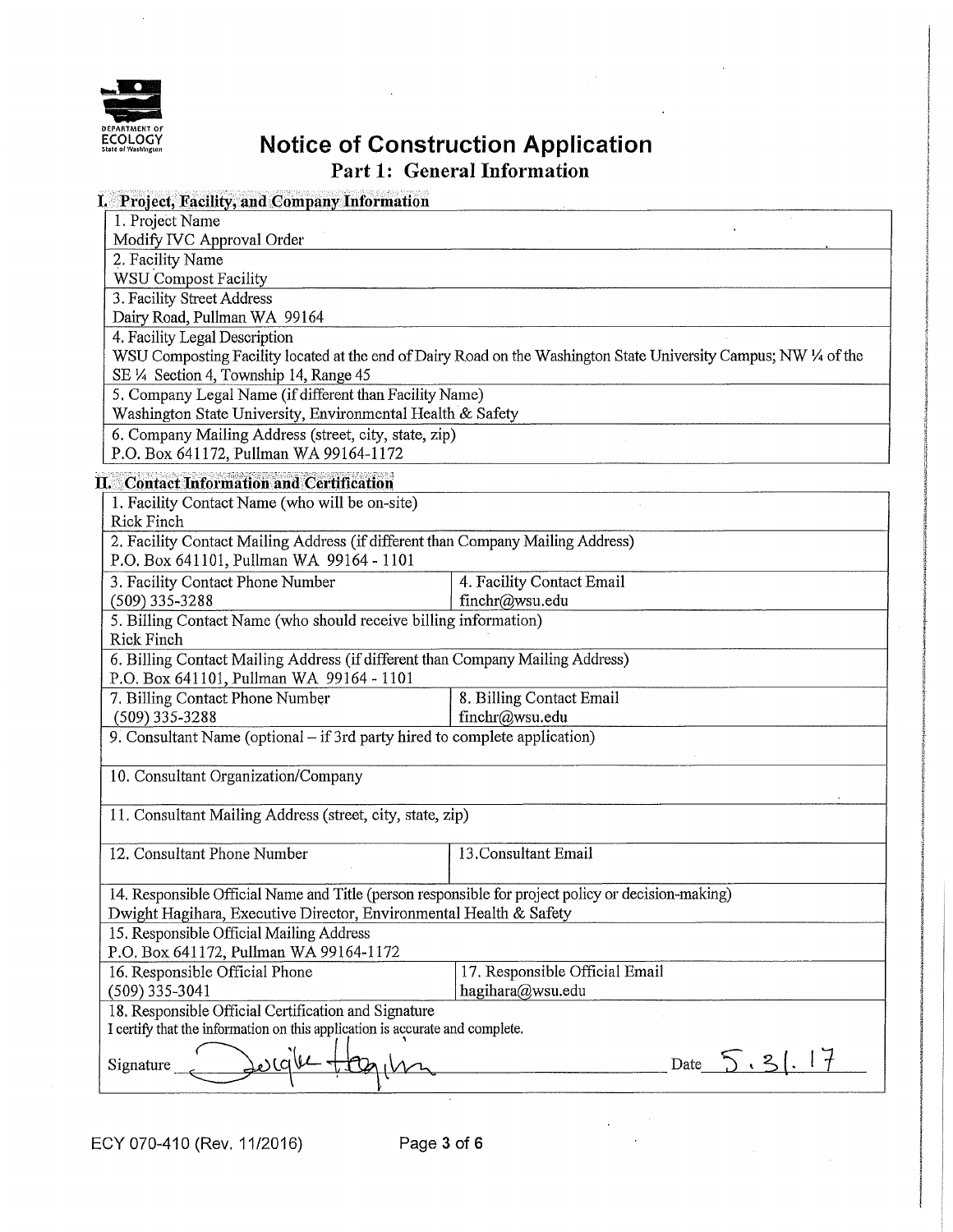

# **Notice of Construction Application** Part 2: Technical Information

The Technical Information may be sent with this application to the Ecology Cashiering Unit, or may be sent directly to the appropriate Ecology office along with a copy of this application.

For all sections, check the box next to each item as you complete it.

# **ill. Project Description** Please see attachment 1

Attach the following to your application:

 $\Box$  Description of your proposed project

 $\Box$  Projected construction start and completion dates

 $\Box$  Operating schedule and production rates

 $\Box$  List of all major process equipment with manufacturer and maximum rated capacity

 $\Box$  Process flow diagram with all emission points identified

 $\Box$  Plan view site map

 $\Box$  Manufacturer specification sheets for major process equipment components

 $\Box$  Manufacturer specification sheets for pollution control equipment

 $\Box$  Fuel specifications, including type, consumption (per hour and per year), and percent sulfur

#### IV. State Environmental Policy Act (SEPA) Compliance

Check the appropriate box below.

SEPA review is complete.

Include a copy of the final SEPA checklist and SEPA determination (e.g., DNS, MDNS, EIS) with your application.

SEPA review has not been conducted.

 $\Box$  If SEPA review will be conducted by another agency, list the agency. You must provide a copy of the final SEPA checklist and SEPA determination before Ecology will issue your permit.

Agency Reviewing SEPA:

If SEPA review will be conducted by Ecology, fill out a SEPA checklist and submit it with your application. You can find a SEPA checklist online at http://www.ecy.wa.gov/programs/sea/sepa/forms.htm.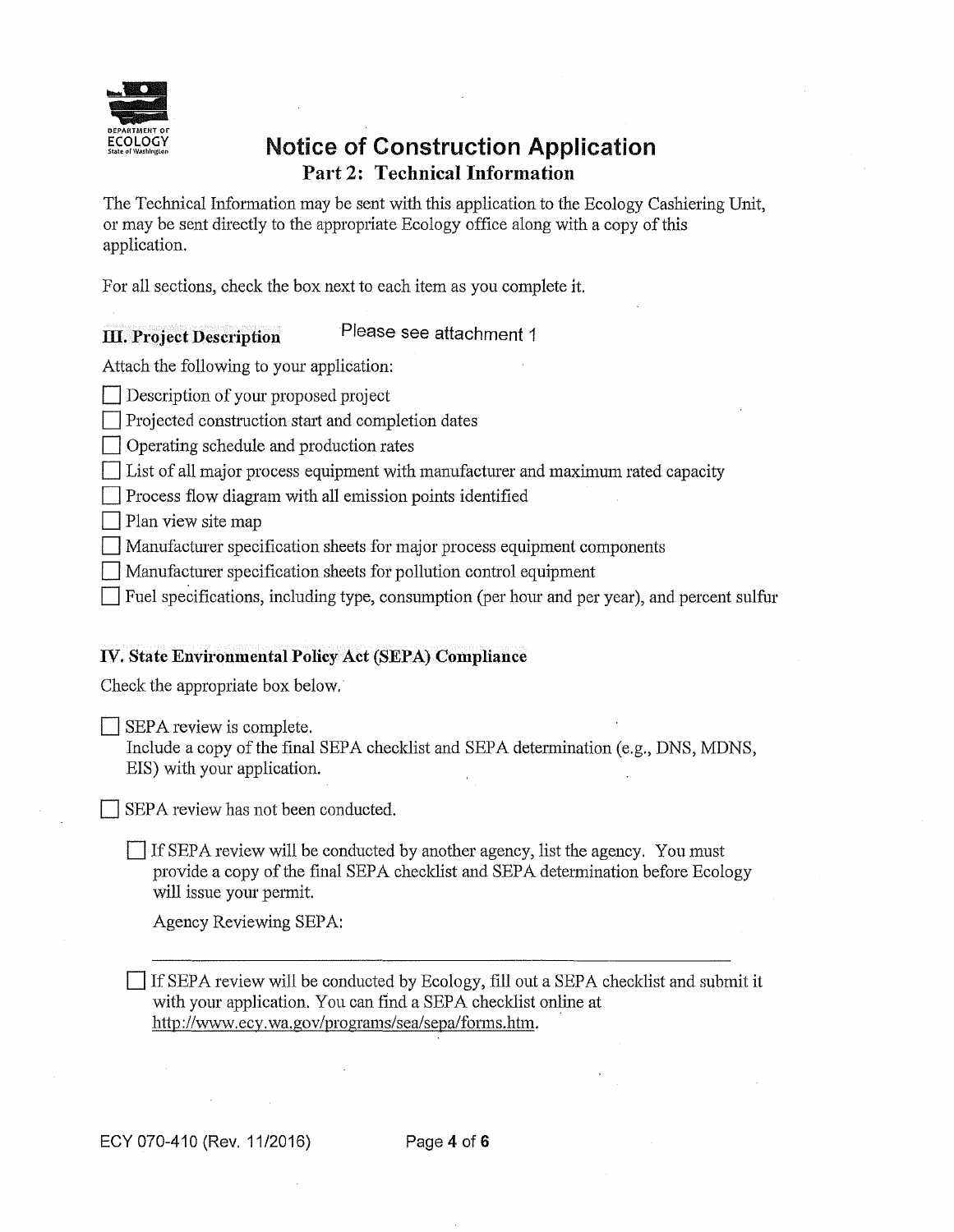

|  | V. Emissions Estimations of Criteria Pollutants |  |
|--|-------------------------------------------------|--|
|  |                                                 |  |

Does your project generate air pollutant emissions?  $\Box$  Yes  $\Box$  No

If yes, provide the following information about your air pollutant emissions:

 $\Box$  Air pollutants emitted, such as carbon monoxide (CO<sub>2</sub>), lead (Pb), nitrogen dioxide (NO<sub>2</sub>), ozone  $(0<sub>3</sub>)$ , and volatile organic compounds (VOC), particulate matter (PM<sub>2.5</sub>, PM<sub>10</sub>, TSP), sulfur  $dioxide(SO<sub>2</sub>)$ 

D Potential emissions of criteria air pollutants in tons per hour, tons per day, and tons per year (include calculations)

 $\Box$  Fugitive air pollutant emissions – pollutant and quantity

## **VI. Emissions Estimations of Toxic Air Pollutants**

Does your project generate toxic air pollutant emissions?  $\Box$  Yes  $\Box$  No

If yes, provide the following information about your toxic air pollutant emissions:

Toxic air pollutants emitted (specified in WAC 173-460-150<sup>1</sup>)

D Potential emissions of toxic air pollutants in pounds per hour, pounds per day, and pounds per year (include calculations)

D Fugitive toxic air pollutant emissions - pollutant and quantity

## **VII. Emission Standard Compliance**

Does your project comply with all applicable standards identified?  $\Box$  Yes  $\Box$  No

 $\Box$  Provide a list of all applicable new source performance standards, national emission standards for hazardous air pollutants, national emission standards for hazardous air pollutants for source categories, and emission standards adopted under the Washington Clean Air Act, Chapter 70.94 RCW.

## **VIII. Best Available Control Technology**

 $\Box$  Provide a complete evaluation of Best Available Control Technology (BACT) for your proposal.

<sup>1</sup> http://apps.leg.wa.gov/WAC/default.aspx?cite=l 73-460-150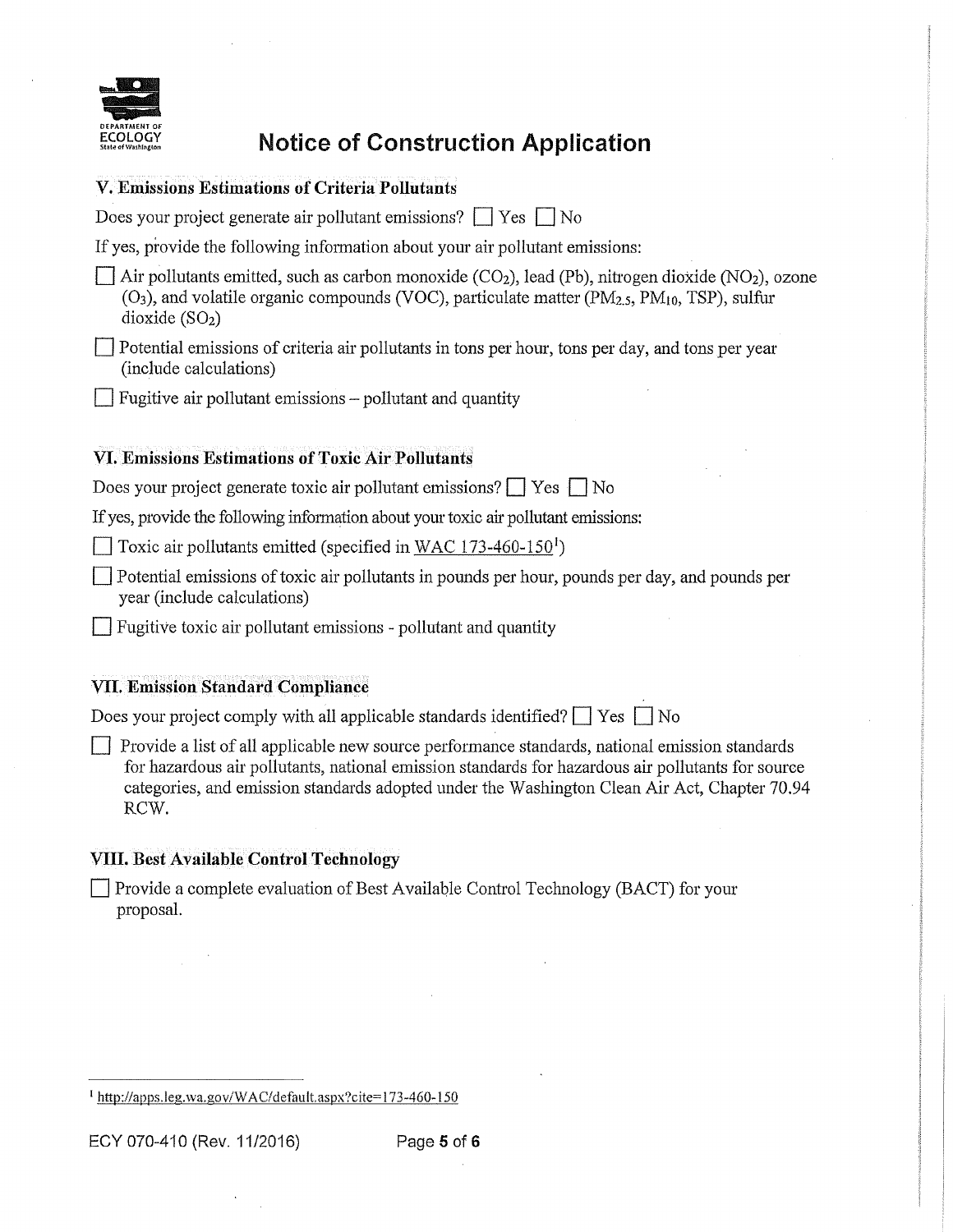

#### **IX. Ambient Air Impacts Analyses**

Does your project cause or contribute to a violation of any ambient air quality standard or acceptable source impact level?  $\Box$  Yes  $\Box$  No

Provide the following:

 $\Box$  Ambient air impacts analyses for criteria air pollutants (including fugitive emissions)

 $\Box$  Ambient air impacts analyses for toxic air pollutants (including fugitive emissions)

- $\Box$  Discharge point data for each point included in ambient air impacts analyses (include only if modeling is required)
	- $\Box$  Exhaust height
	- Exhaust inside dimensions (diameter or length and width)
	- $\Box$  Exhaust gas velocity or volumetric flow rate
	- **Exhaust gas exit temperature**
	- $\Box$  Volumetric flow rate
	- $\Box$  Discharge description (i.e., vertically or horizontally) and if there are any obstructions (e.g., raincap)
	- $\Box$  Emission unit(s) discharging from the point
	- $\Box$  Distance from the stack to the nearest property line
	- $\Box$  Emission unit building height, width, and length
	- $\Box$  Height of tallest building on-site or in the vicinity, and the nearest distance of that building to the exhaust
	- $\Box$  Facility location (urban or rural)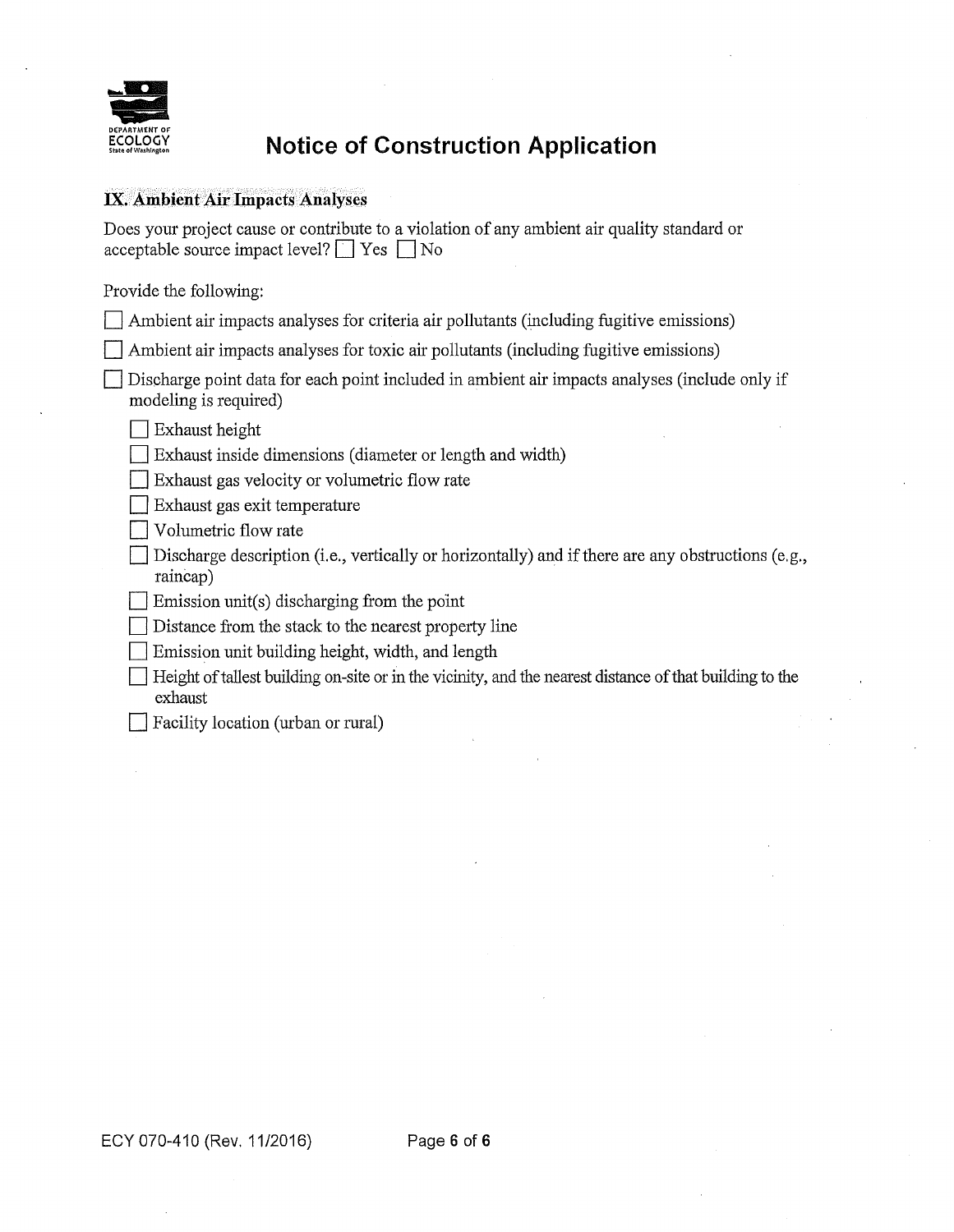#### Modification of WSU's In-Vessel Composter

#### **Ill. Project Description**

- Description of proposed project
	- o Unfortunately, WSU's In-Vessel Composter (IVG) has never been able to meet the operating requirements required by WSU to function properly.
	- $\circ$  WSU has been approached to take part in a research project with the ultimate goal of studying the composting of human remain as an alternative to cremation or burial.
	- o WSU is requesting modification of Approval Order No. AQ-E471 Section 2.1 and 2.3 to allow the composting of human remains as part of a research project.
	- $\circ$  The IVC was approved for a through put of animal tissue and animal bedding at 200 tons per year on a continuous basis as part of the WSU Compost Facility. A HEPA filter and bio-filter control emissions from the unit. The new process maximum through put is estimated at 50 tons per year.
	- $\circ$  WSU proposes to change the configuration of the IVC from a single continuous unit to three interconnected batch units. There will be no changes to the emission control equipment, emissions will still be controlled with a HEPA filter and bio-filter.
	- o WSU will be researching batch composting mixes (animal tissue + wood shaving + landscaping materials) to optimize compost product and animal tissue decomposition.
	- $\circ$  Final component of the project will be the composting of donated human remains as the animal tissue in the approved mixes.
	- $\circ$  Estimated length of research project:  $2 5$  years.
- Projected construction start and completion dates
	- o No construction; operational change only.
- Operating schedule and production rates
	- $\circ$  Estimated batch process = 24 days.
	- $\circ$  This is a research project so production rates do not apply.
- List of all major process equipment with manufacturer and maximum rated capacity
	- o Provided with the original IVC NOC application.
- Process flow diagram with all emission points identified
	- o Provided with the original IVC NOC application.
- Plan view site mal
	- $\circ$  Provided with the original IVC NOC application.
- Manufacturer specification sheets for pollution control equipment
	- o Provided with the original IVC NOC application.
- Fuel specifications, including type, consumption (per hour and per year), and percent sulfur
	- o Not applicable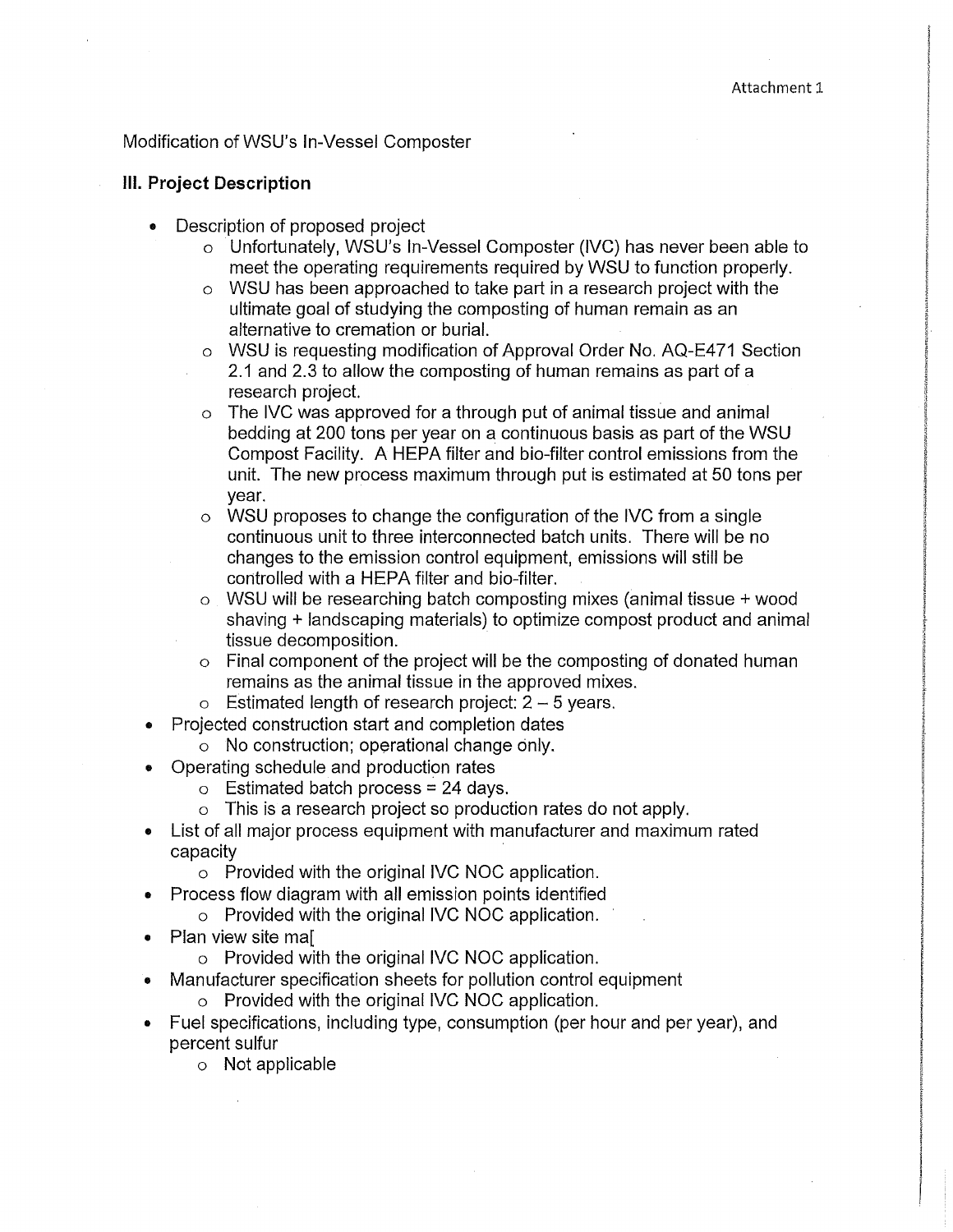## IV. **State Environmental Policy Act (SEPA) Compliance**

- **SEPA review** 
	- o Provided with the original IVC NOC application.

#### **V. Emissions Estimations of Criteria Pollutants**

- Provided with the original IVC NOC application.
	- $\circ$  Through put estimated as 25% of the original IVC NOC application so the emissions will be 25% of the original IVC NOC application.

#### **VI. Emissions Estimations of Toxic Air Pollutants**

- Provided with the original IVC NOC application.
	- o Through put estimated as 25% of the original IVC NOC application so the emissions will be 25% of the original IVC NOC application.

#### **VII. Emissions Standard Compliance**

• Provided with the original IVC NOC application.

#### **VIII. Best Available Control Technology**

• Provided with the original IVC NOC application.

#### **IX. Ambient Air Impacts Analysis**

**Provided with the original IVC NOC application.**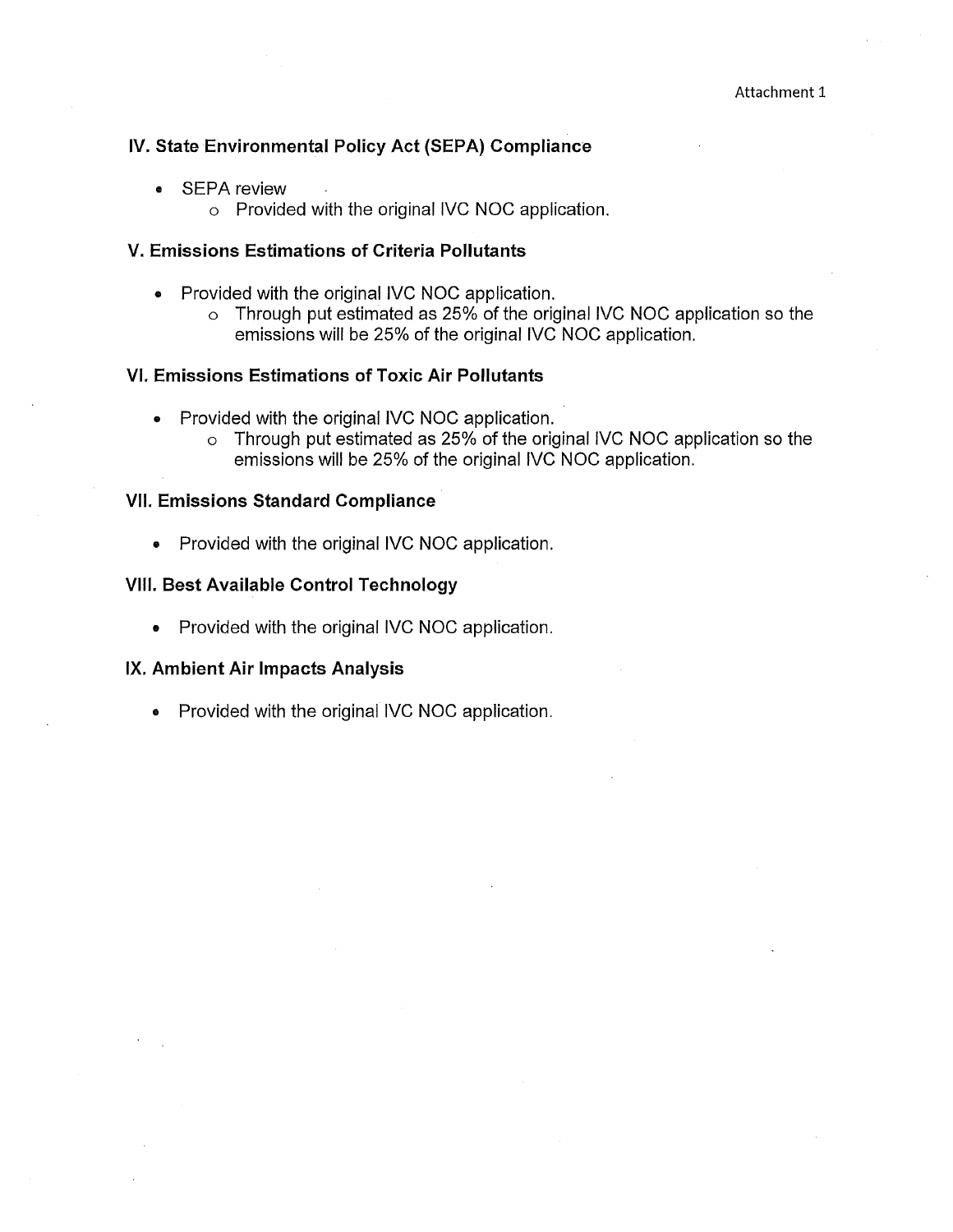# **Koster, Robert (ECY)**

**From:** Finch, Richard W <finchr@wsu.edu> **Sent:** Monday, July 24, 2017 10:36 AM **To:** Koster, Robert (ECY) **Subject:** RE: Composting Approval

Operational hours should be around 500 Hours/year and we screen all finished compost. I have never seen visible exhaust emissions except briefly during start up (less than a minute). As far as fugitive dust goes; the screen is located on the west end of the facility and our prevailing winds are from the SW . Any light material easily stays within the facility. If wind exceeds 25 mph we shut down screening operations. I don't know if this screen could be converted to electric, I have not ever seen this model listed for sale with an electric conversion. It would possibly require us to add electrical capacity at the transformer and I'm not sure there is enough available. I know electrical capacity was a concern at our last facility upgrade.

We have had a screening operation for over 20 years and this is the 3<sup>rd</sup> different screen and they have all been diesel engines. The screen capacities have increased with each addition allowing us to reduce operating hours and hopefully emissions.

Does the preliminary approval order allow us to proceed with our research project or do we have to wait until after the comment period and resolution of any comments? Can you tell me who requested the public comment period and why ?

Rick Finch Manager, WSU Facilities Services Waste Management (509) 335-3288

**From:** Koster, Robert{ECY)[mailto:RKOS461@ECY.WA.GOV] **Sent:** Monday, July 24, 2017 7:43 AM **To:** Finch, Richard W <finchr@wsu.edu> **Subject:** RE: Composting Approval

Thanks Rick.

Next question is how many hours does it run in a year? Do you see visible emissions from the screen or engine when it does run? Could the diesel be replaced with an electric motor?

On a different issue for this project, I have received a request for 30 day public comment period. We have to hold it and will have to get documents into more final form before it can start. That means emissions from screen and engine, and any modeling triggered by those emissions (the reason for the question about electrifying the screen). Robert

**From:** Finch, Richard W [mailto:finchr@wsu.edu] **Sent:** Friday, July 21, 2017 2:06 PM **To:** Koster, Robert (ECY) <RKOS461@ECY.WA.GOV> **Subject:** RE: Composting Approval

Robert,

The trammel screen is a Wildcat 516- Cougar model, I believe the model year is 2005. The WSU Compost Facility purchased it used in January of 2009. The engine is a 66 HP John Deere Engine (see attached photo)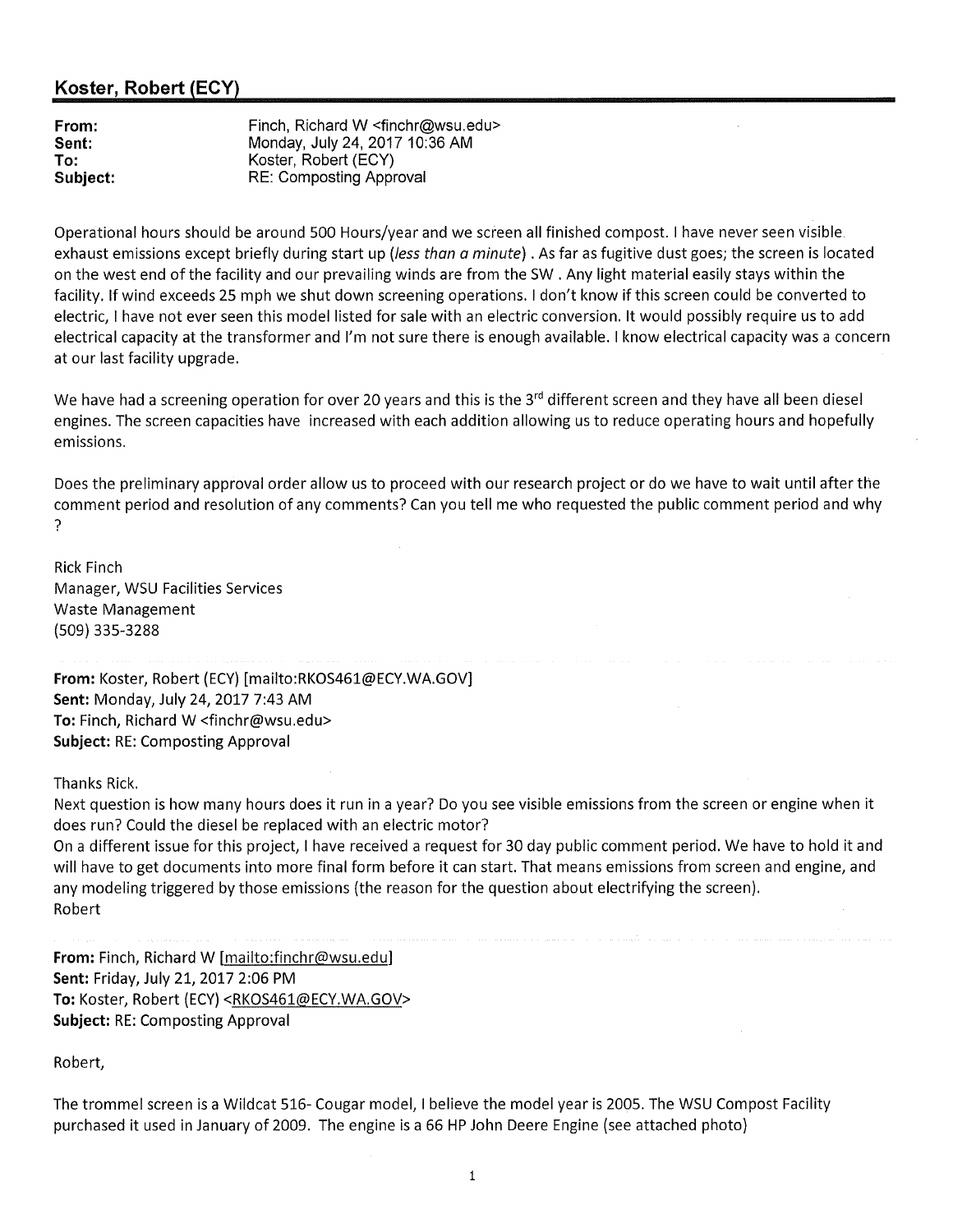Rick Finch Manager, WSU Facilities Services Waste Management (509) 335-3288

**From:** Koster, Robert (ECY) [mailto:RKOS461@ECY.WA.GOV] **Sent:** Wednesday, July 12, 2017 10:36 AM **To:** Finch, Richard W <finchr@wsu.edu> **Subject:** RE: Composting Approval

Hi Rick,

The screen is required to be on permit. I will need specs on the diesel engine driver and to know when it was installed or brought on-site. I assume it runs some throughout the year (not a seasonal source). Thanks, Robert

**From:** Finch, Richard W [mailto:finchr@wsu.edu] **Sent:** Tuesday, July 11, 2017 2:58 PM **To:** Koster, Robert {ECY) <RKOS461@ECY.WA.GOV> **Subject:** RE: Composting Approval

Robert,

The Trommel screen is a Wildcat 516, powered by a diesel engine; the screen is 5'  $\times$  16' and we screen all of our finished compost. Our annual Maximum Capacity is 18,000 TPY but our actual through put has never exceeded 12,500 tons of unprocessed feedstock in a single year, we normally process between 10,000 and 11,000 TPY. We have about a 40% loss of biomass in the process so we actually only screen between 6,000 and 7,500 TPY. We have no specific pollution controls in place except for procedures in our O&M Manual *(attached)* to prevent fugitive dust and malodors.

Rick Finch Manager, WSU Facilities Services Waste Management (509) 335-3288

From: Koster, Robert (ECY) [mailto:RKOS461@ECY.WA.GOV] **Sent:** Tuesday, July 11, 2017 1:54 PM **To:** Finch, Richard W <finchr@wsu.edu> **Subject:** RE: Composting Approval

Thanks Rick this helps on the stuff I wondered about. Looking at the layout, there is a trammel screen I was unaware of. Can you send me all the details, please? That would be size, how it's powered, how much of the 18,000 tons is screened, any pollution controls, ...

I think that will complete the data collection part of this. Robert

**From:** Finch, Richard W [mailto:finchr@wsu.edu] **Sent:** Tuesday, July 11, 2017 11:03 AM To: Koster, Robert (ECY) <RKOS461@ECY.WA.GOV> **Subject:** RE: Composting Approval

Robert,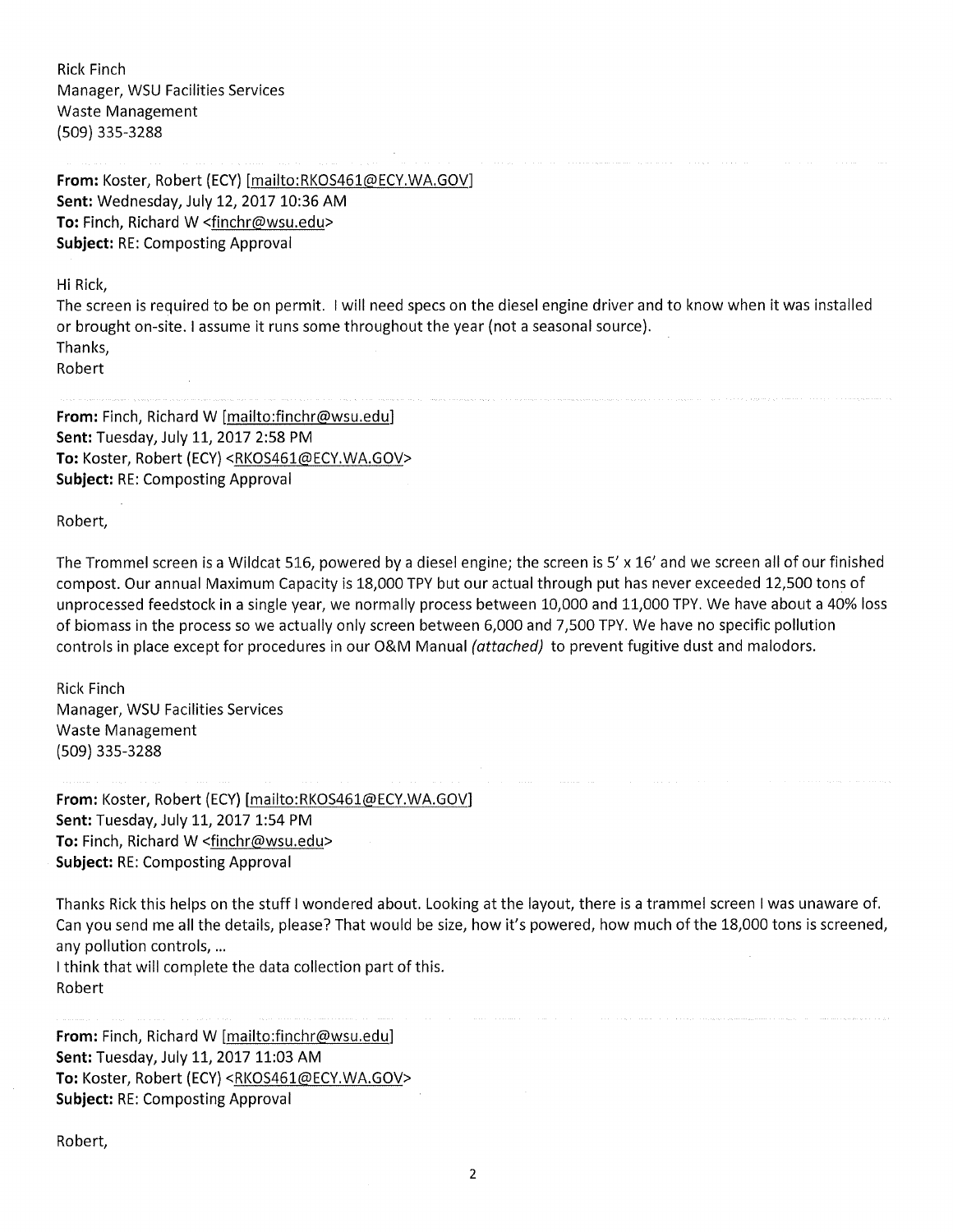There are 2 fans; the first one is the 50 HP Motor/fan for the Aerated Static Pile System. There are a maximum of 12 rows of Aerated Piles all adjacent to each other 2 of those rows are managed as "Organic" (See Layout).

The second fan is a 1 HP fan attached to the filter system for the In-Vessel System . This is the system we are seeking approval to modify our process and feedstocks.

If I still have you confused, give me a call and maybe we can talk our way through it

Rick Finch Manager, WSU Facilities Services Waste Management (509) 335-3288

**From:** Koster, Robert(ECY)[mailto:RKOS461@ECY.WA.GOV] **Sent:** Monday, July 10, 2017 7:59 AM **To:** Finch, Richard W <finchr@wsu.edu> **Subject:** RE: Composting Approval

Thank you Rick,

I am a bit unclear on how many blowers there are. If you would, please provide info on each. Also what is the maximum number of windrows and dimension? I will describe it in the list so that it's clear we've reviewed it. Robert

**From:** Finch, Richard W [mailto:finchr@wsu.edu] **Sent:** Thursday, July 06, 2017 4:09 PM **To:** Koster, Robert (ECY) <RKOS461@ECY.WA.GOV> **Subject:** RE: Composting Approval

The information you requested is in Red. Is the blower information you are requesting for the In Vessel/Hepa blower?

I will get it for you tomorrow for whichever blower you need. It's taking some time to find the submittal so I'll just go get it off the blower.

Thanks

Rick Finch Manager, WSU Facilities Services Waste Management (509) 335-3288

From: Koster, Robert (ECY) [mailto:RKOS461@ECY.WA.GOV] **Sent:** Thursday, July 06, 2017 11:48 AM **To:** Finch, Richard W <finchr@wsu.edu> **Subject:** Composting Approval

Hello Rick,

Attached is a preliminary determination for the composting facility with the Urban Death Project incorporated. The order hasn't changed much, but is in our most recent format. In the preface to the Approval Conditions is an equipment description where I could stand to have your assistance. The information here is not directly enforceable but should be a

3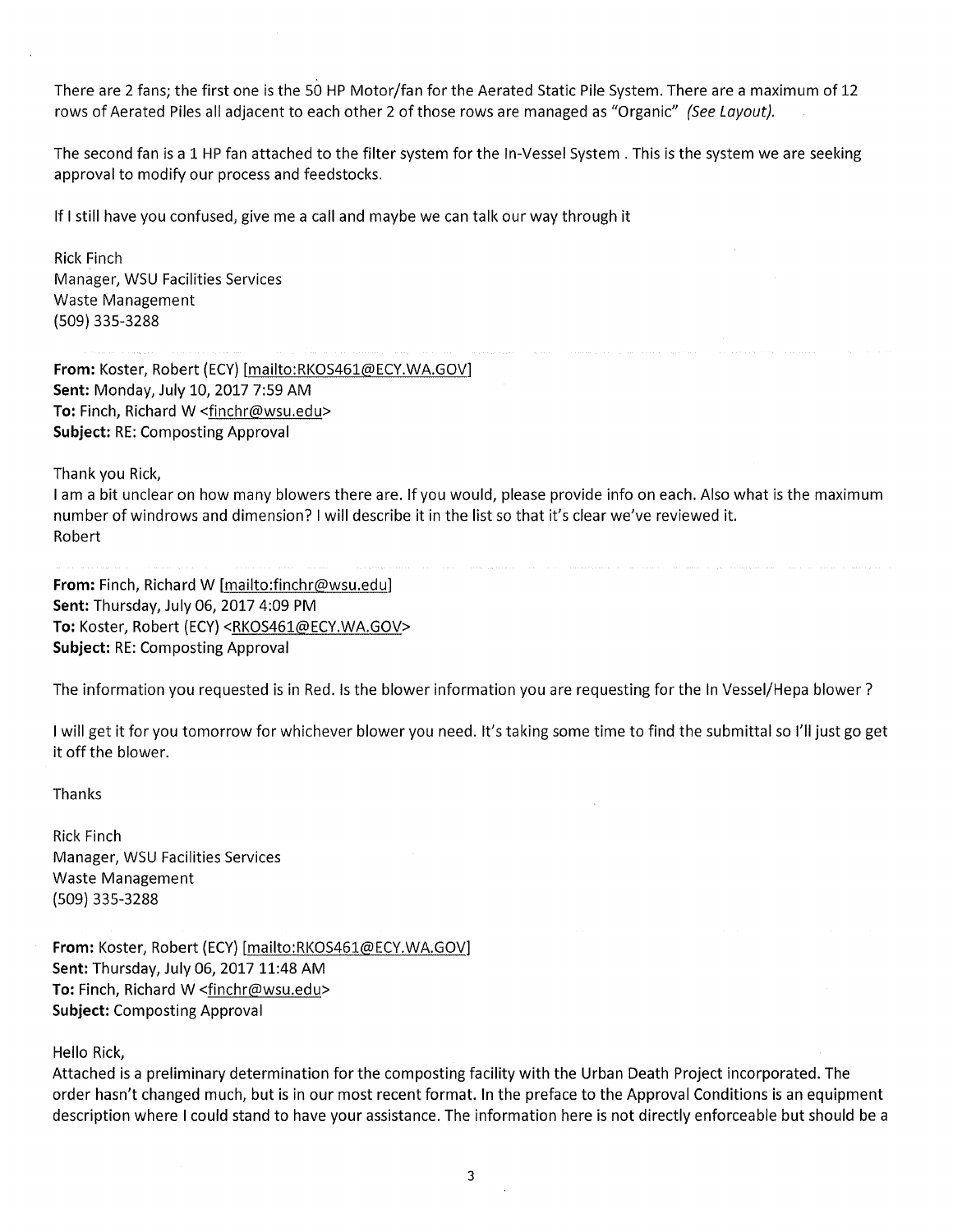relatively accurate list of the equipment and activities on the 4.4 acre parcel. The list and the pieces unclear to me are as follows:

- 1. X number of windrows, of X dimension, all controlled by a biofilter cover-We only use turned windrow as a finishing process for material that has been processed in the Aerated process. No bio filter cover is used because it has already met all PFRP and Vector requirements.
- 2. X number of static piles, of X dimension, all controlled by the biofilter of X dimension. 12 Aerated Static Piles, 15'w X 9' h X 70'l, Biofilter for the ASP system is  $37'x52' = 1924$  sf
- 3. 3 separate but interconnected IVC, 5 ft by 22 ft, controlled with a HEPA filter followed by a biofilter (or 2 in parallel) of X dimension). 2 in parallel 8'x 20' containers 160 sf each

I believe the blower is the only remaining piece of equipment to add to the list. Please forward your additions, corrections so I can incorporate them.

Please review the draft order and send any comments within the next couple weeks. I will place a 15 day web notice on our public participation calendar at the end of which period, if I receive no request for a full 30 day comment period, I can issue this with any changes you've sent.

Thanks, Robert Koster